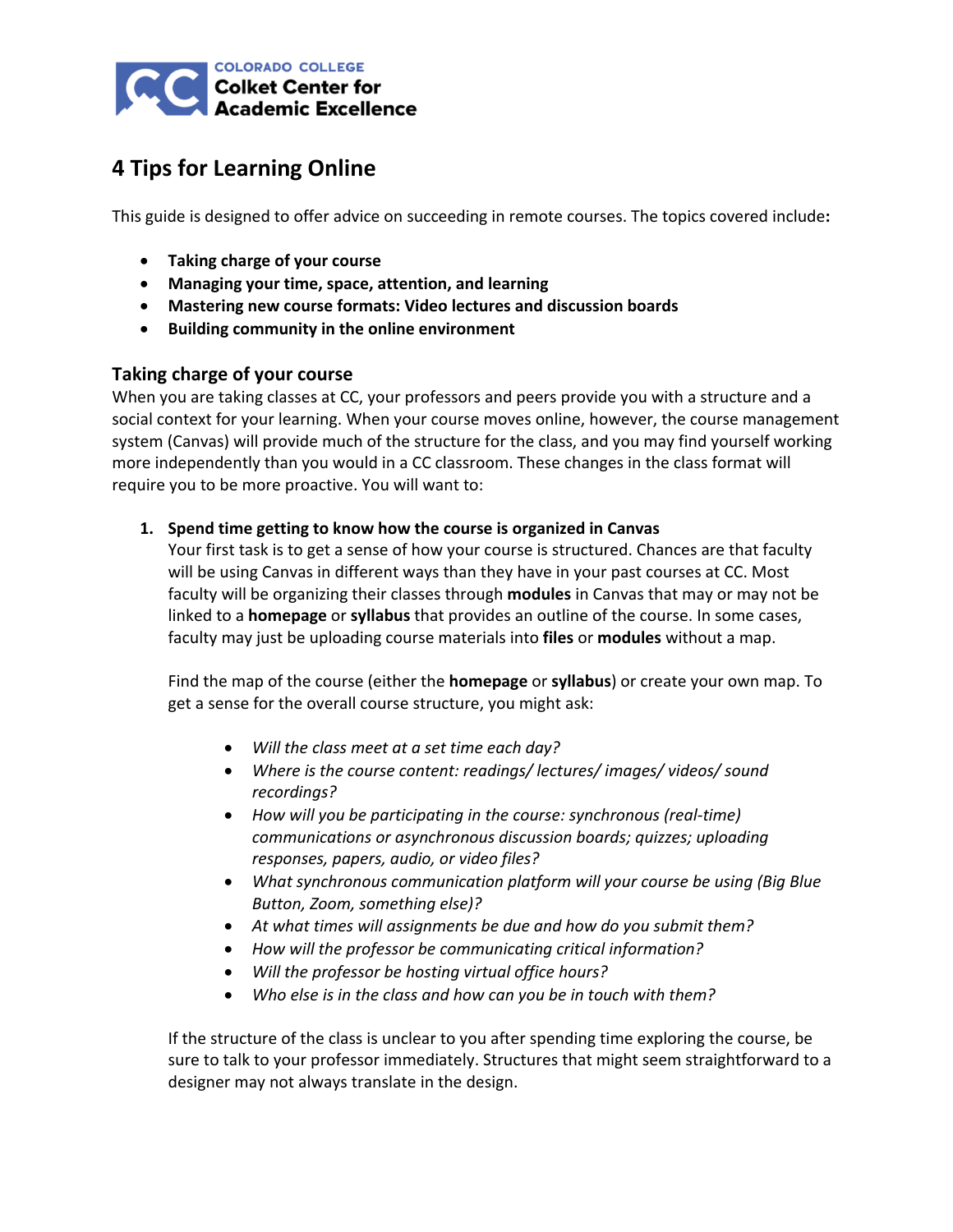### **2. Assess your technology**

You will want to identify what technology is necessary for participation in the course. We understand that not all students will have the same access to reliable technology and connectivity. Make sure to you let your professor know immediately if you are unable to access the course at any point during the block or if you are unable to complete assignments because you lack the requisite technology. Contact the [Solutions Center](https://www.coloradocollege.edu/offices/its/policies-procedures/help-desk-support.html) with you technology concerns.

## **Managing your time, space, attention, and learning**

As a CC student, you are used to being in class for 3-6 hours each day. But in an online environment your professor will not be spending as much time with you. This means you will be responsible for completing much of the work that you would have completed during class time on your own or working remotely with a small group. This shift might require different study strategies. You will want to **identify a place to work**, **create a schedule**, **manage your attention**, and **continuously evaluate your learning.**

## **1. Identify a space to work**

At CC you have many spaces that are conducive to learning—quiet spaces with tables, chairs, and adequate lighting, where you can work purposefully. When you are learning in your home or residence hall, you might find yourself drawn to common rooms and comfy couches. You will be better served by identifying a dedicated space that you designate as your classroom and creating an environment where you can focus.

### **2. Create a schedule**

Because you are not in the CC rhythm—and you can't really leave the house—you will have far more unstructured time. This can jeopardize meaningful learning. Make a schedule for yourself and commit to keeping it.

### **First: Get the lay of the land**

- Look at the block as a whole and identify when major assignments are due.
- Identify when will you be "in class" online with the professor and/ or classmates.
- Note the varieties and average amount of daily coursework.

### **Second: Build a daily schedule**

- Build your schedule around "class time." If all or part of your instruction will be delivered asynchronously, you still want to decide on a regular time to be "in class" and stick to it.
- Schedule time for completing work to prepare for the next day of class.
- Build in time for leisure, self-care, and important people in your life.
- Budget for at least six hours of work each day.

### **Third: Check and plan**

- Plan to check into your course every day, even if you are not "meeting."
- Note what is and is not working in your approach to the course.
- Revise your daily schedule as necessary.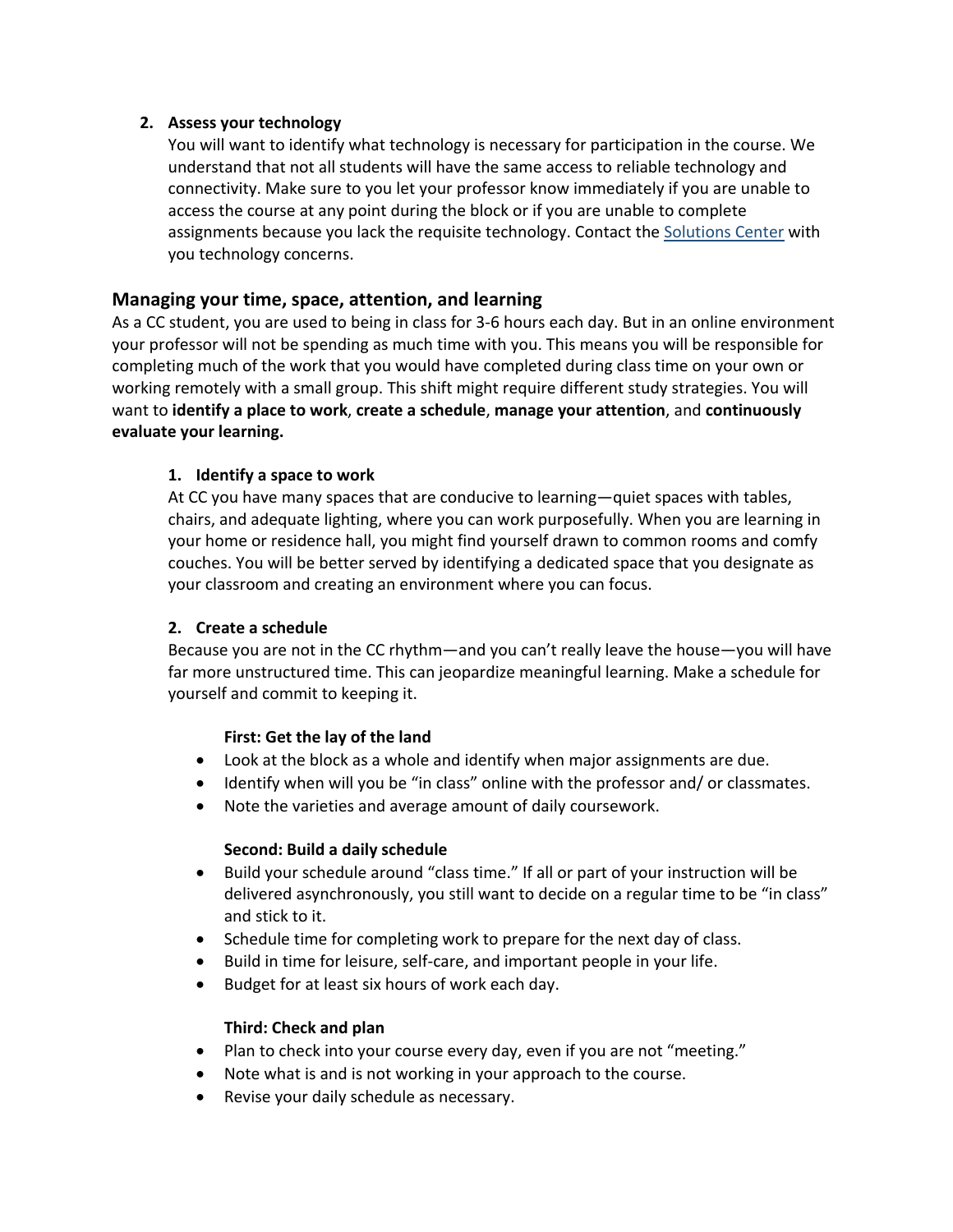Use whatever calendar program suits you, **but do plan every day,** noting the time you will be spending on different tasks. Set a goal to stick to your schedule and reward yourself when you do.

## **3. Manage your attention**

When you are sitting in a classroom, you experience a certain amount of social pressure to demonstrate you are paying attention. Sitting in your room at home or in your residence hall, you might feel yourself tempted by any number of distractions. You might even kid yourself that you can multi-task. When you attempt to multi-task:

- Your assignments will take more time to complete
- You are more likely to make mistakes
- You will remember less of what you have learned

When you are "in class," close all windows in your browser except for Canvas, disable your email and chats, hide your cell phone, ask your family and friends for some privacy, and work.

### **4. Evaluate daily what you know and what you do not understand**

When you are in class at CC, your professor and peers provide you with immediate feedback on your learning. In an online environment, you may not have access to these social cues in the same way. Take a step back every day and evaluate what you know and what you don't understand. Ask yourself questions like:

- *What was the most important insight that I gained?*
- *What do I need to do differently to get more out of the class?*
- *How can I approach assignments to be more successful?*
- *What kinds of problems keep tripping me up and why?*
- *How would I feel if I had to teach a class on the material I am learning?*
- *How is my study schedule working? Am I giving myself enough time?*

Also be sure to seek out your professor, other students in the class, and support in the [Colket Center](https://www.coloradocollege.edu/colketcenter/) for feedback on your learning.

### **Mastering new course formats: Video lectures and discussion boards**

Online instruction often employs different modes of instruction than in-person classes. You may need to shift your study strategies to accommodate for these new modes.

#### **Video lectures**

Many of your professors will be using lecture capture or narrated PowerPoint presentations to deliver the content for their courses. This means you might be responsible for watching lectures on your own time and using virtual office hours to ask questions. Watching videos online can be a very passive form of learning. To learn well in this format, you need to make your experience of the lecture active. To get the most out of lectures: